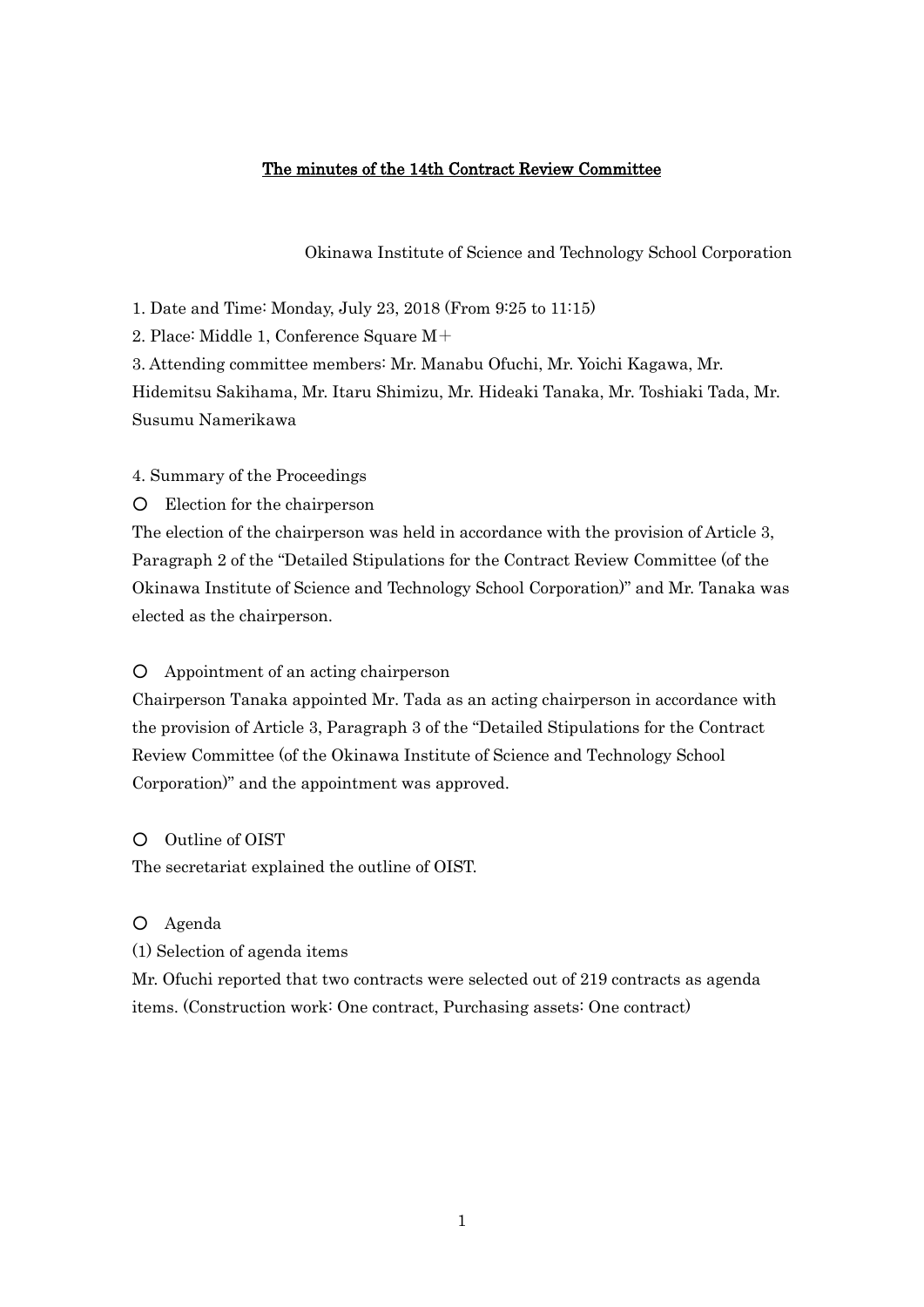## Reasons for selecting the agenda items

A committee member in charge: Mr. Ofuchi

【Public construction work contract】

 $\bigcirc$  General competitive bidding:

The Environmental Development of the Okinawa Institute of Science and Technology Graduate University (The development of the south side of the Energy Center and other works)

Reason for the selection:

The ratio of the contracting price to the estimated price is 74.7% and there is a large difference between the estimated price and the contracted price. As a result of the competition among nine companies, the said ratio was lower than expected. It seems that the competitive bidding was effective. Meanwhile, given the fact that it was mentioned before that the construction costs have been increasing in the Okinawa region, I wonder if the estimated price was appropriate.

【Contract for purchasing assets and services etc.】

〇 Negotiated contract:

Purchase of a complete set of Cryo-electron microscopy

Reason for the selection:

The counterparty is an only provider that can provide this product and does not allow the competition for this product. It is a negotiated contract; however, there was a similar example in the past (freezer), which was subject to the general competitive bidding. Accordingly, I wonder if there was no room for the bidding for this one as well.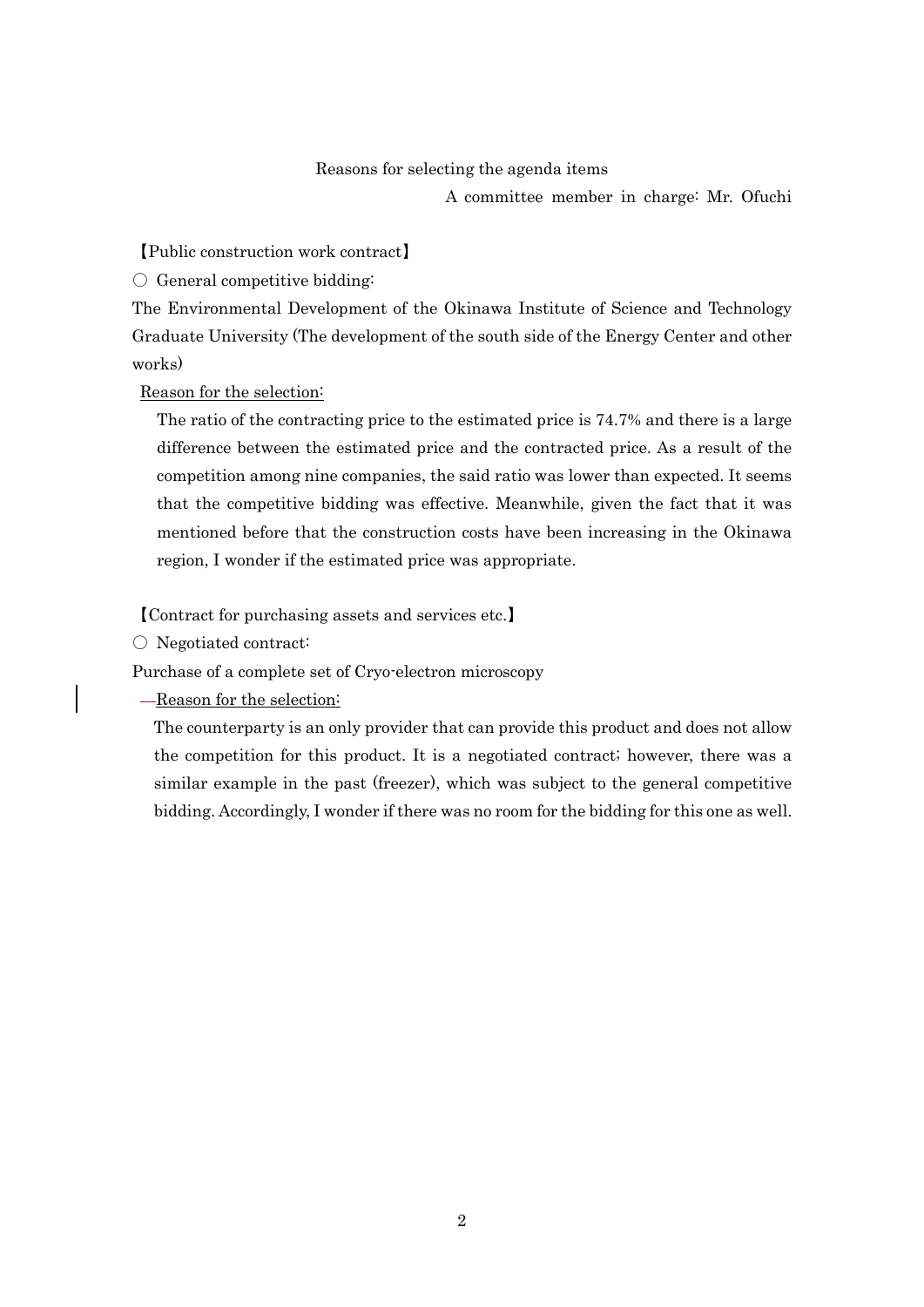(2) Deliberation regarding individual agenda items

1. Competitive bidding

(1) The Environmental Development of the Okinawa Institute of Science and Technology Graduate University (The development of the south side of the Energy Center and other works)

<Explanation on the summary (provided by the Secretariat)>

- Nine parties participated in the competitive bidding.
- It is a work to fill ground cracks with soil in order to prepare the site for the 4th research building and remove surplus soil from the construction site.
- As for the situation where the construction costs have been increasing in Okinawa Prefecture, we confirmed the matter with bidders and the consultant who was in charge of the design in this project and found out that the engineering work in this project was also affected by the increase in the construction costs.
- However, as it was not a time and effort consuming work, it was a highly profitable work for the contractor. We understand that the price competition has worked in a positive way.
- We confirmed the method of setting the estimated price with the design company and found out that materials such as publicly disclosed materials on construction prices would be used as a supporting material for civil engineering works and accordingly it would be difficult to make adjustments in the estimation process and therefore the estimated price would be more or less the same, regardless of who calculate the price.
- When we ordered a similar civil engineering work in the past, we were told that it was difficult to accept such a time and effort consuming work especially in Okinawa Prefecture, which is in the midst of a construction boom.

| Opinions and comments of the                | Explanation provided by the Secretariat                                          |
|---------------------------------------------|----------------------------------------------------------------------------------|
| Committee                                   |                                                                                  |
|                                             | The contract prices for time and effort In the national estimation system, there |
| consuming works tend to exceed the          | is no specific adjustment method in such                                         |
| estimated prices as fewer bidders           | situations. However, there have been                                             |
| participate in the bidding. On the other    | many similar cases in the past and the                                           |
| hand, the contract prices for less time and | university has accumulated data on such                                          |
| $_{\rm effort}$<br>consuming works tend to  | past cases. As for cases on which we have                                        |
| significantly fall below the estimated      | accumulated data, we can use them as a                                           |
| price as many bidders participate in the    | reference on the condition that they are                                         |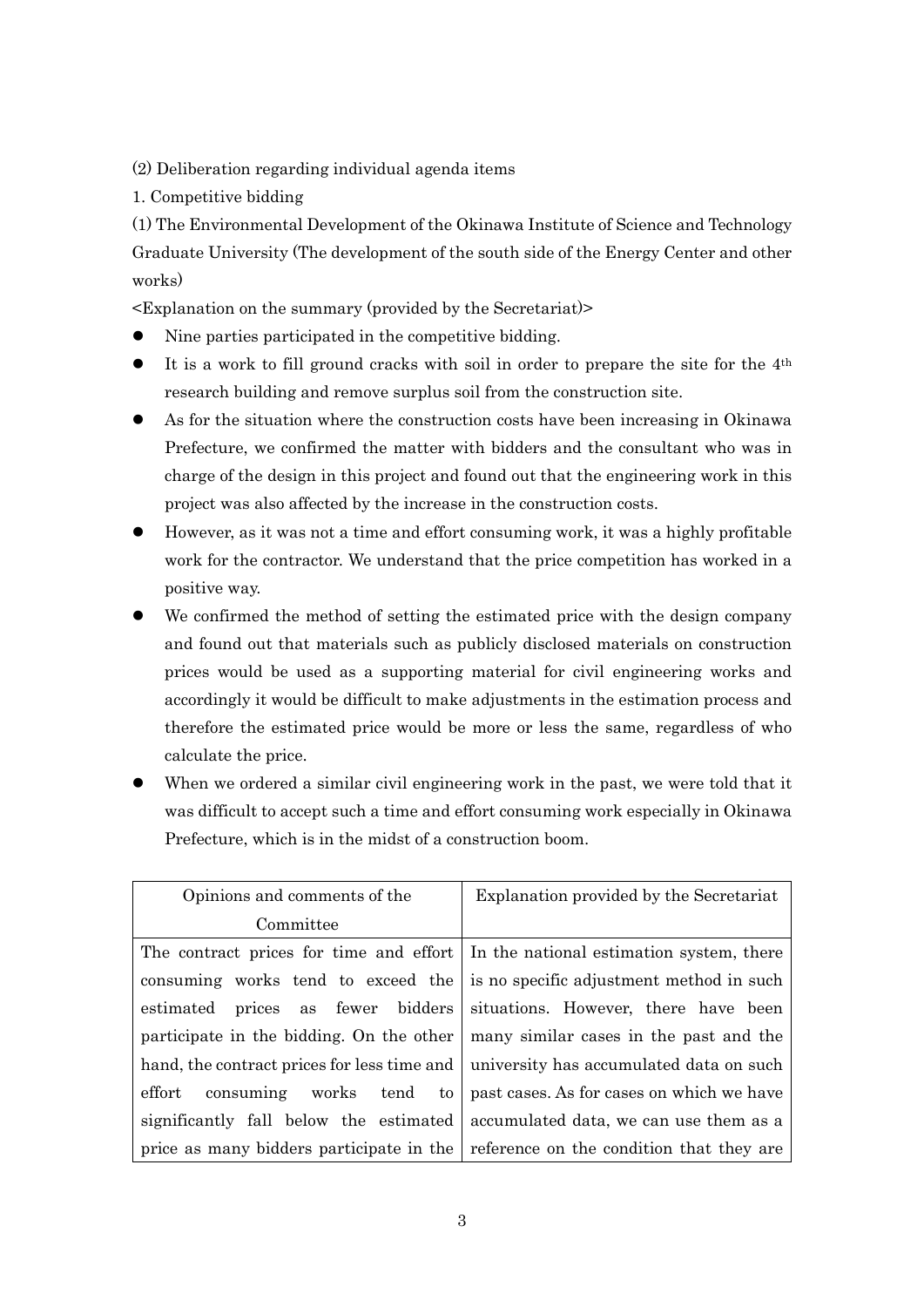| bidding.                                     | based on a solid basis.                      |
|----------------------------------------------|----------------------------------------------|
| Under this situation, it seems that there    | We consider that it is desirable to combine  |
| is no point in setting an estimated price.   | profitable works and unprofitable works      |
| Are there any ways to adjust the contract    | as one project and order it if the timing is |
| price? Currently, estimated prices are not   | right.                                       |
| set in line with the actual situation. Isn't | In case of construction works, the larger    |
| it unreasonable?                             | the amount of works, the lower the           |
|                                              | expense ratios become as the processes       |
|                                              | are streamlined. Accordingly, if there are   |
|                                              | works that can be done at the same time,     |
|                                              | they can be ordered together as one          |
|                                              | project to the extent possible to reduce the |
|                                              | estimated price for the project. We          |
|                                              | consider we should make such efforts to      |
|                                              | reduce the price.                            |
| Are there many contractors that can          | Yes. The construction work was<br>an         |
| handle construction works of this scale in   | optimal scale and many contractors           |
| Okinawa Prefecture?                          | participated in the bidding.                 |
| I understand that we held hearings with      | We started an investigation on lowest        |
| four participants who presented bidding      | bidders with A Company whose bidding         |
| prices that fell below the estimated price.  | price was the lowest among participants.     |
| Is my understanding correct? According       | However, we found out that the works         |
| to the materials on the released bid-        | won't be able to be completed within the     |
| opening results, it seems that we held a     | contract period, for which A Company was     |
| hearing with A Company, which won the        | disqualified. Accordingly, we conducted      |
| first place in the negotiation order.        | the investigation on B Company, which        |
|                                              | was the second place in the negotiation      |
|                                              | order. As a result of the investigation, we  |
|                                              | found out that B Company satisfied the       |
|                                              | conditions and determined B Company as       |
|                                              | a successful bidder. We will confirm the     |
|                                              | method of describing the bid-opening         |
|                                              | results.                                     |

2. Negotiated contract:

(1) Purchase of a complete set of a Cryo-electron microscopy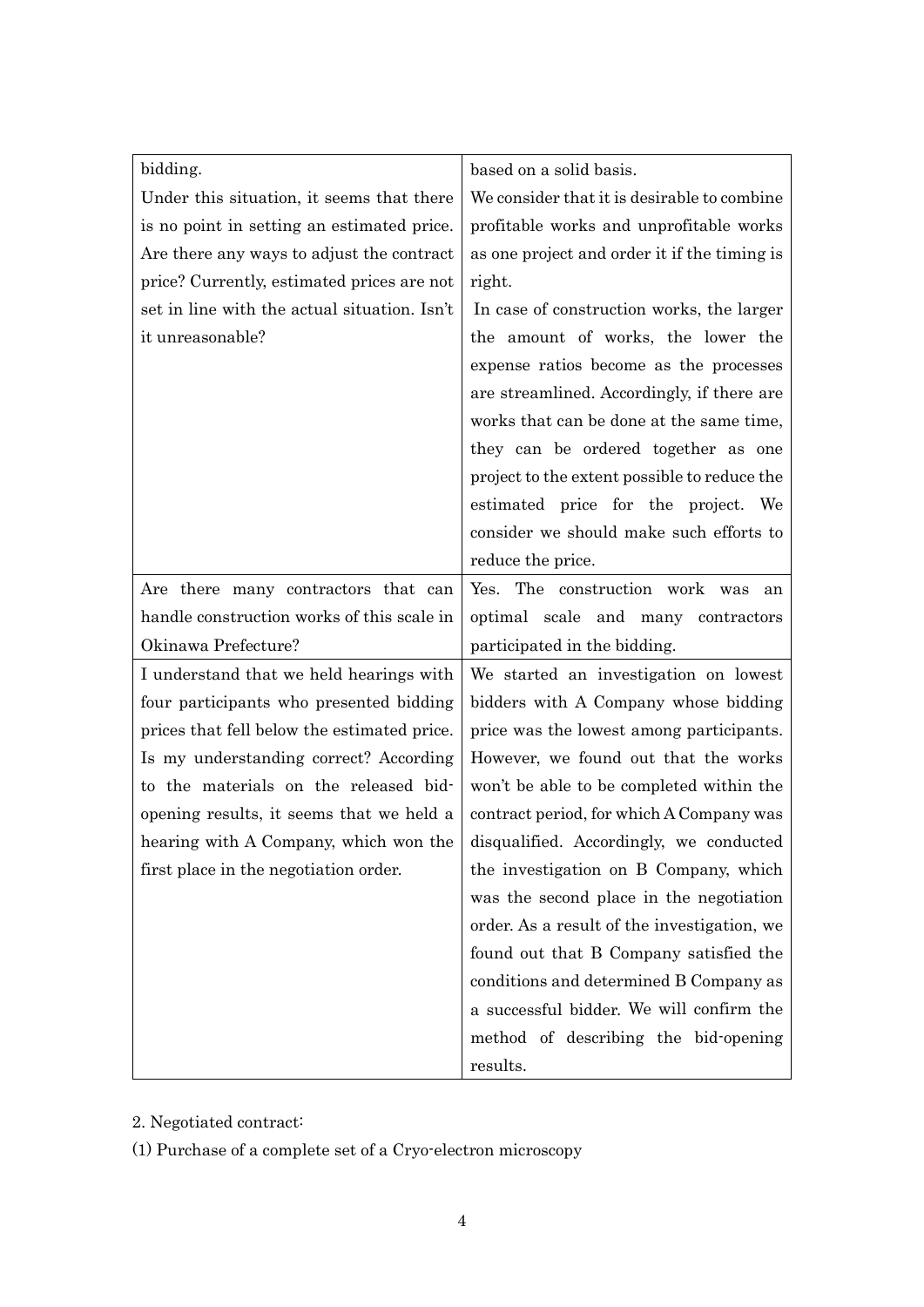<Explanation on the summary (provided by the Secretariat)>

- Purchasing a complete set of Cryo-electron microscopy used for the commissioned research project of the University
- The purpose of introducing the equipment is to conduct screening of samples provided by the research institution C in the structural analysis of proteins etc. by an electron microscopy which is a research project commissioned by the research instruction C.
- We are supposed to conduct the structural analysis of samples using up to 10% of the operation hours of existing two microscopies and accordingly we have introduced this microscopy for the purpose of conducting prior screenings in order to conduct efficient operation and management while ensuring 90% of the operation hours used for the University.
- As the expected purchase amount of this research equipment exceeded 50 million yen, the equipment was selected after the deliberation at the Specification Formulation Committee and the contract was executed in the form of a negotiated contract.
- At the Specification Formulation Committee, the conditions for the execution of the project have been set as essential conditions.

(1) To be operable at room temperature and at the liquid nitrogen temperature. Particularly, it should be excellent at being operated at the liquid nitrogen temperature.

(2) To have a cryogenic sample holding mechanism where a cryogenic temperature state can be maintained for a certain period of time.

(3) To be a CMOS camera with high resolution and low noise.

(4) To have an automatic image acquisition function.

(5) To have a common software with existing models.

- We conducted comparison and consideration of four models as a candidate model.
- D Company's research equipment has been selected as only equipment that has met the requirements for the execution of the project. E Company was appointed as a solo distributor for the University by a solo agent for D Company's products and accordingly we had no room for considering other sales channels and therefore we executed the contract in the form of a negotiated contract.
- As for the estimated price, we conducted a comparison of the track records of the delivery to the University and other organizations. We obtained a discount equivalent of 42% of the retail price in the execution of the negotiated agreement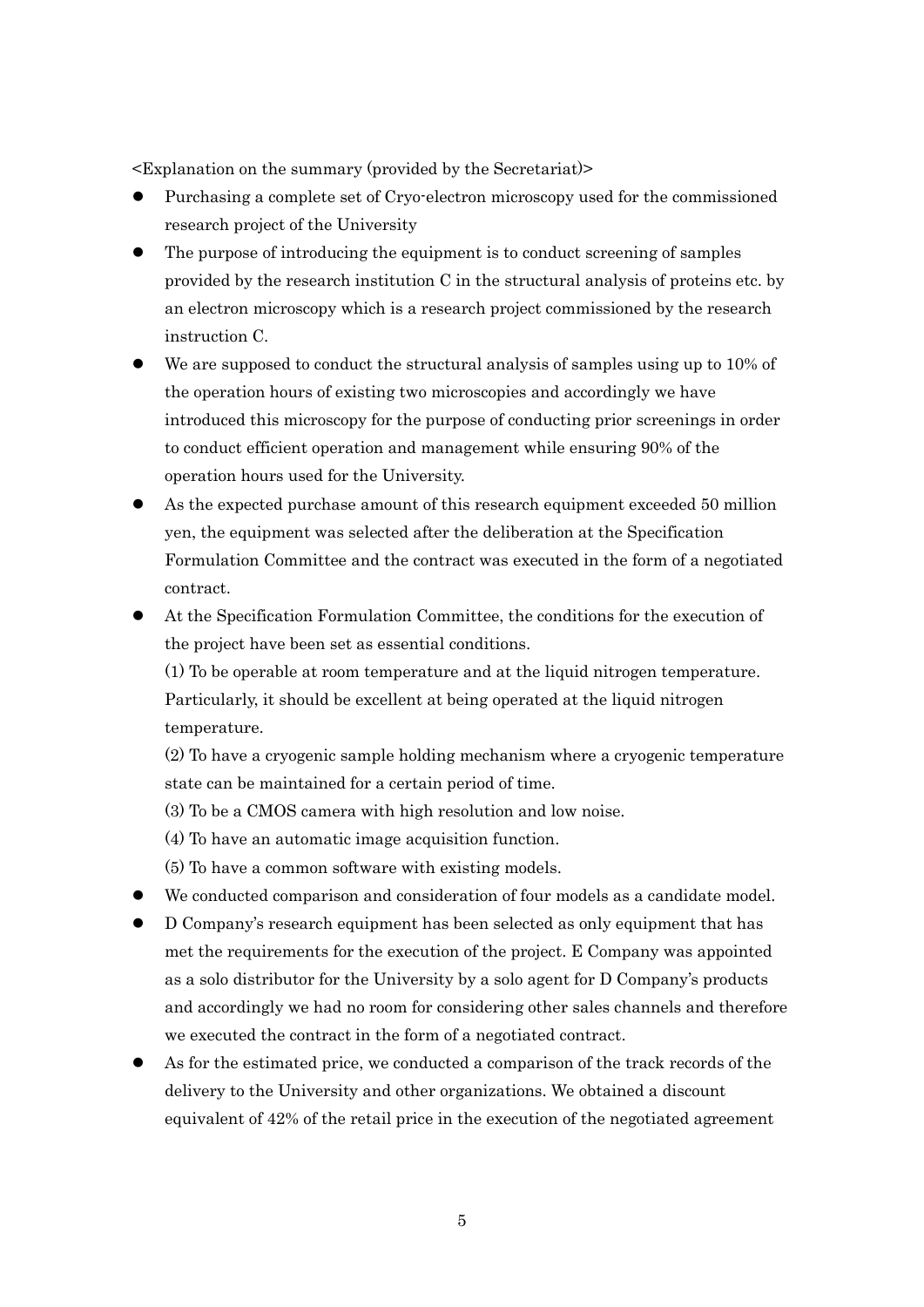and accordingly we judged the reference estimated price as appropriate and therefore adopted the reference estimated price as the estimated price.

| Opinions and comments of the                     | Explanation provided by the Secretariat    |
|--------------------------------------------------|--------------------------------------------|
| Committee                                        |                                            |
| What is a mechanism for this research            | We accepted the research project and       |
| project commissioned by the research             | conduct screening of samples in the        |
| institution C?                                   | project that aims to analyze samples.      |
| Is a research positioned as the one that         | In commissioned research projects,         |
| contributes to the OIST's research or the        | research institutions that fund the        |
| one that is conducted for the purpose of         | projects specify the research theme and    |
| procuring research funds?                        | call for research proposals based on the   |
|                                                  | theme. Then, research funds are            |
|                                                  | provided to the party who has submitted    |
|                                                  | the best proposal. As for this project, we |
|                                                  | judged that it would be useful to our      |
|                                                  | researches and also as means of            |
|                                                  | procuring external funds and accordingly   |
|                                                  | we applied for the project and were        |
|                                                  | selected.                                  |
| Does it mean that the research funds are         | Yes, that is right.                        |
| allocated by the research institution C          | We receive the funds on the condition      |
| and we conduct the research activities           | that we use approximately 10% of the       |
| (including the purchase of equipment             | total operating hours of the Cryo-electron |
| etc.) within the expenses?                       | microscopy for the research project of the |
|                                                  | research institution C and we can use      |
|                                                  | the remaining 90% for OIST's               |
|                                                  | researches.                                |
| In the case of a negotiated contract (like       | At the Specification Formulation           |
| this project) where a specific counterparty      | Committee, we also placed particular       |
| limitations<br>selected,<br>usually<br>are<br>1S | focus on the matter that basic             |
| imposed on specifications. If there are          | requirements specifications may be         |
| four models at the time of comparative           | based on a specific model. We have         |
| discussions and they do not meet any of          | confirmed as to whether other models       |
| requirements considered<br>five<br>the<br>at     | cannot meet such requirements in           |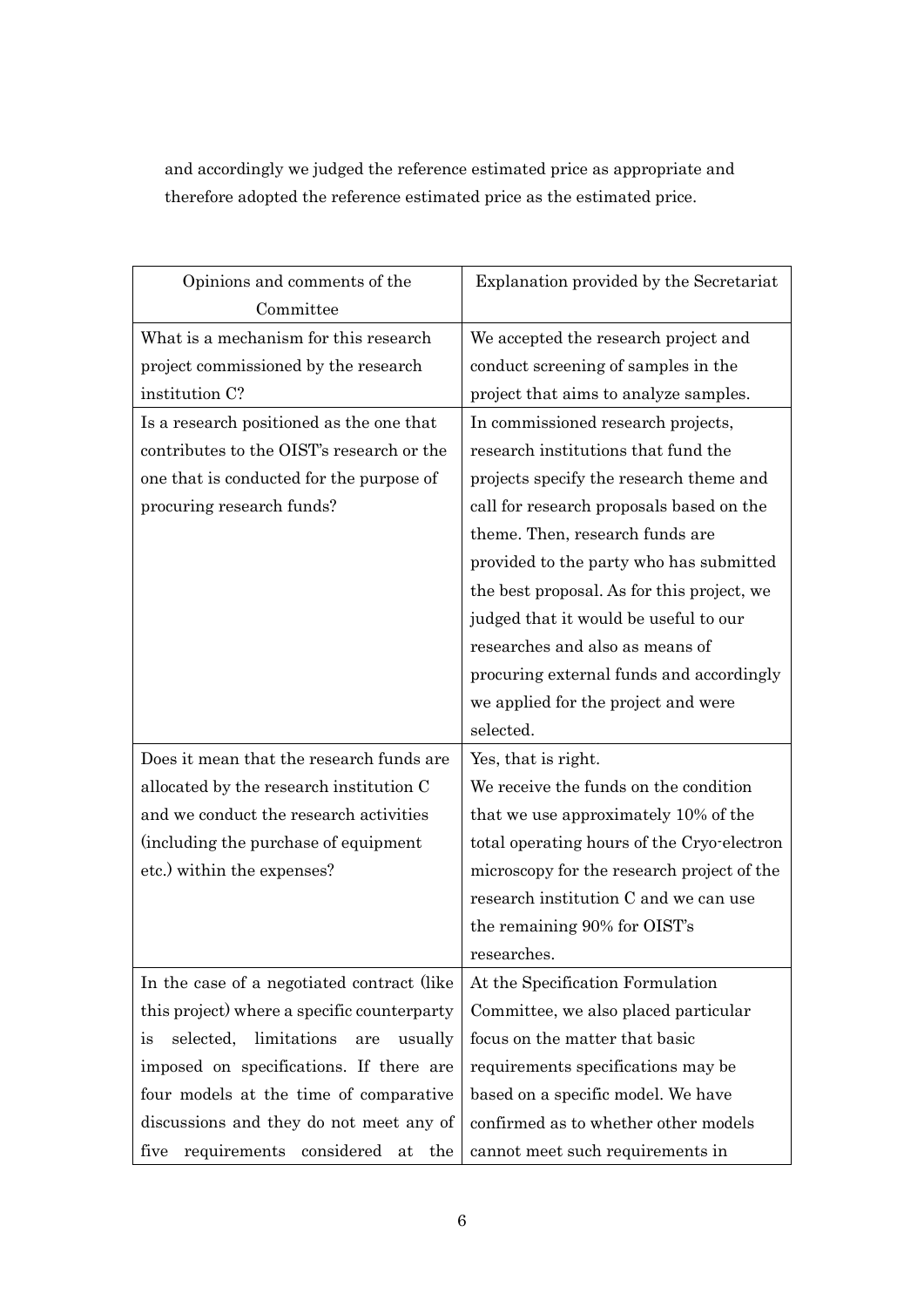| Specification Formulation<br>Committee,   | details. Each company commercialized      |
|-------------------------------------------|-------------------------------------------|
| there is concern that basic requirements  | its product after conducting the research |
| specifications may be based on a specific | and development by focusing on its own    |
| model.                                    | unique features and accordingly we        |
|                                           | selected the model for this project       |
|                                           | through a process of elimination.         |
| Are there any project members who have    | As this is a new model, there was no one  |
| experience in using this model?           | who had experience in using this model.   |
|                                           | However, a similar model manufactured     |
|                                           | by D Company has been installed in        |
|                                           | OIST. According to the manufacturer,      |
|                                           | those who have experience in using the D  |
|                                           | Company's model would soon be able to     |
|                                           | use this model if they receive simple     |
|                                           | trainings on how to operate this model.   |
|                                           | Therefore, we consider that it was not so |
|                                           | difficult for technicians to learn how to |
|                                           | operate.                                  |
| Researchers tend to select equipment      | One (some) of members of the              |
|                                           |                                           |
| they have experience in using and it is   | Specification Formulation Committee       |
| difficult for them to fully accept and    | has (have) experience in using a model    |
| select completely new equipment if they   | manufactured by F Company (which is a     |
| have no experience in using it.           | competitor manufacturing a product        |
|                                           | competing with this model). We            |
|                                           | conducted discussions based on their      |
|                                           | opinions and technological information    |
|                                           | provided by G Company.                    |
|                                           | We purchased this product for the         |
|                                           | purpose of conducting prior screening for |
|                                           | observations by existing equipment and    |
|                                           | accordingly the compatibility with        |
|                                           | existing equipment was one of the         |
|                                           | important specifications.                 |
| Does a microscopy we purchased belong     | Yes, that is right.                       |
| to OIST?                                  |                                           |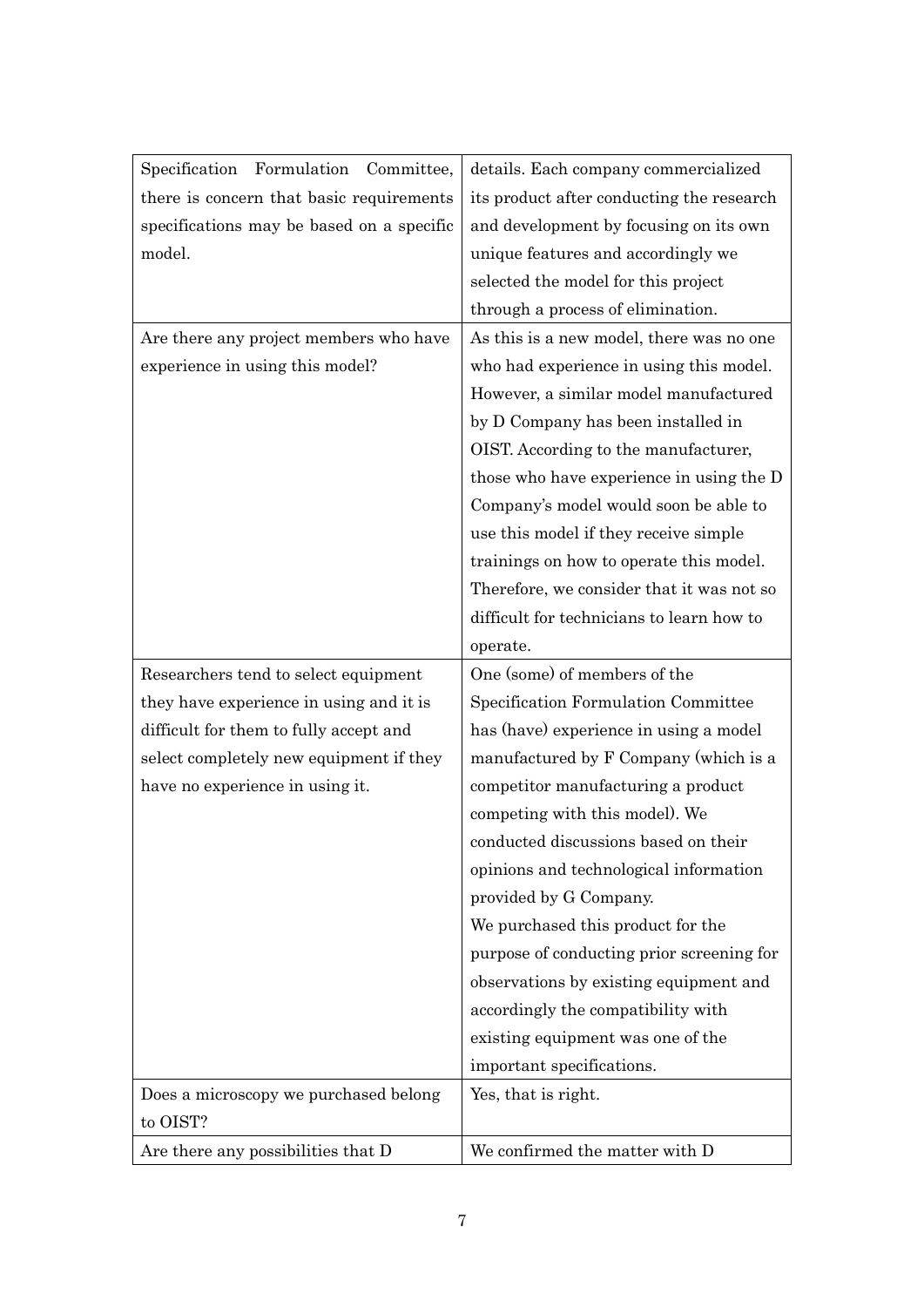| Company directly sell the product        | Company and D Company submitted a           |
|------------------------------------------|---------------------------------------------|
| without involving E Company?             | certificate appointing E company as a       |
|                                          | distributor in this project. In Okinawa,    |
|                                          | some agents sell products manufactured      |
|                                          | by D Company; however, the distributor      |
|                                          | has been appointed in this project.         |
| Does it mean that D Company restricts    | It doesn't seem that they restrict the      |
| the sales by their agents in each region | sales by their agents in the entire         |
| as their business practice?              | Okinawa region. In the Okinawa region,      |
|                                          | there are cases where the products are      |
|                                          | sold by companies other than E              |
|                                          | Company. In addition, as for                |
|                                          | maintenance contracts, there are cases      |
|                                          | where OIST has executed the contract        |
|                                          | directly with D Company. Accordingly, it    |
|                                          | seems that there are different              |
|                                          | arrangements depending on models and        |
|                                          | projects.                                   |
|                                          |                                             |
| It was mentioned that we would use 10%   | We act based on the premise that we         |
| of the operating hours of this equipment | have to be able to achieve the said 10%.    |
| for the research project of the research | Although the ratio is only 10%, it is       |
| institution C and the remaining 90% for  | prerequisite that we can use it for this    |
| OIST's independent researches. Did you   | project. Therefore, the ratio is small, but |
| discuss the performance equivalent to    | it is highly important for us and           |
| 10% of the operating hours for the       | accordingly we have discussed in a          |
| research project of the research         | focused way.                                |
| institution C at the Specification       |                                             |
| Formulation Committee?                   |                                             |
| It was mentioned that there were other   | It is not definite information; however,    |
| candidate models although they did not   | according to the manufacturers, it          |
| meet requirements. Dose the price        | seemed that the price would become high     |
| become high if we place an order for     | or it would be technically difficult to     |
| specially ordered products that meet the | manufacture such products.                  |
| requirements with those manufacturers?   | Moreover, there were no past records for    |
|                                          | specially ordered products and              |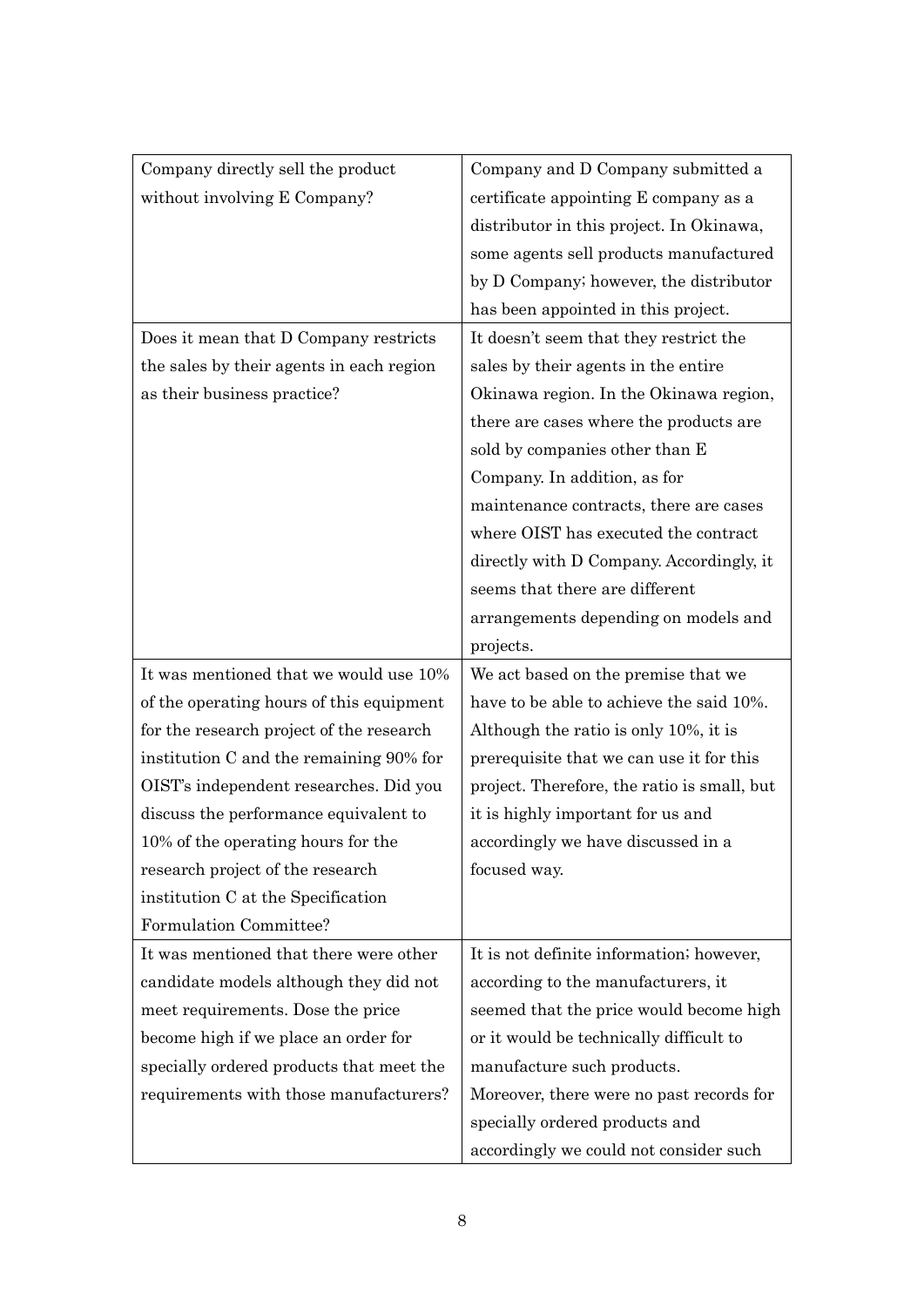|                                              | option as we were not sure if such           |
|----------------------------------------------|----------------------------------------------|
|                                              | manufactures can supply a product            |
|                                              | manufactured in accordance with the          |
|                                              | specifications.                              |
| Who is responsible for confirming the        | The department executing the contract        |
| governance over the overall                  | gives the first priority to confirming as to |
| commissioned project and the progress        | if the purchase request is made based on     |
| on the project?                              | the rules.                                   |
| Unlike research projects supported by        | Moreover, the department in charge of        |
| grants-in-aid for scientific research, a     | managing the commissioned research           |
| large amount of funds are spent and          | conducts the overall management.             |
| many departments are involved in this        | In this project, Provost has been in         |
| kind of project and accordingly we need a    | charge of the confirmation etc. from the     |
| system where the company wide                | application stage and he performs            |
| governance functions.                        | processes while ensuring that the            |
|                                              | governance functions.                        |
| Are there any occasions that we are          | There are some examples; however, it is      |
| commissioned researches by other             | the first time for us to be engaged in the   |
| research institutions (just like this time)? | research project commissioned by the         |
|                                              | research institution C. We consider that     |
|                                              | it is significant for us to enhance the      |
|                                              | name recognition and broaden our             |
|                                              | network by accumulating track records        |
|                                              | through such commissioned research           |
|                                              | projects.                                    |

(3) Matters reported by OIST

① Changes in the actual situation on procurement

<Explanation on the summary (provided by the Secretariat)

In the explanation, the situation on the tenders and contracts in FY2017 was divided into the following three categories.

• Category 1: Large research equipment

It accounts for a large percentage of the total procurement amount. In FY2017, a larger amount (of the budget) was executed in this category compared to FY2016.

Although the number of cases is small; however, the amount per case is large.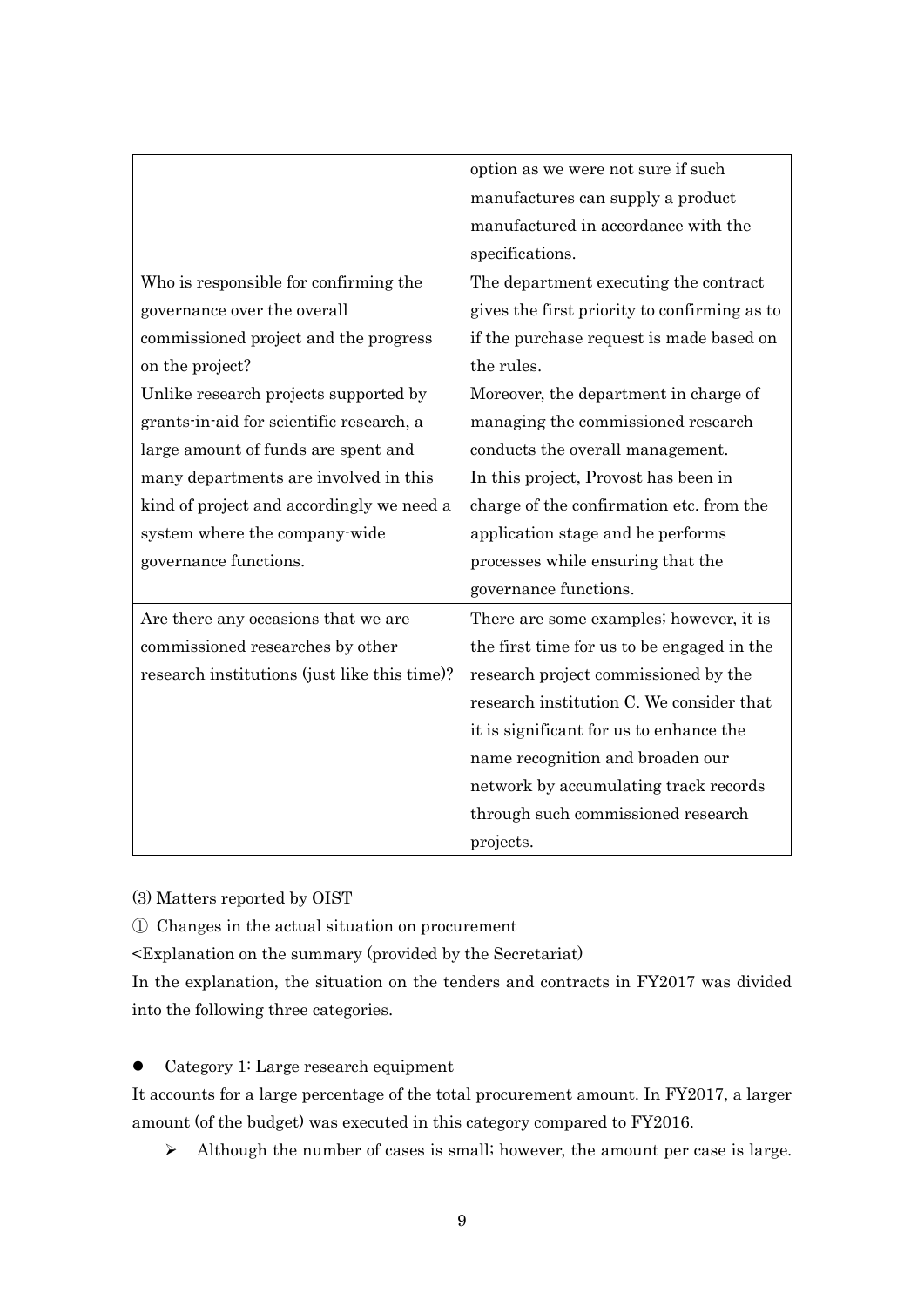In any equipment, there are risks that competitions may reach a deadlock if equipment types are specified and accordingly prices may remain at a high level.

- $\triangleright$  Based on the premise that competitive products themselves create the competition, we tried to acquire the information on multiple manufacturers at the stage of considering the requirements specifications and in some cases we tried to make manufacturers compete with one another for reference quotations at that stage.
- $\triangleright$  Although the number of cases we made such attempt is small, we could get relatively large discounts in some cases and could rarely get discounts in other cases. If it is effective, we can get large discounts; however, although it takes time and efforts to investigate on competitive companies, it is less effective in some cases as mentioned above and accordingly we have to consider the scope of application of the method given the cost-effectiveness of the administration costs.
- $\triangleright$  Moreover, we can have large effects if it works and accordingly we need to consider the possibility of unexecuted budget at the end of the period from the perspective of the system design.
- $\triangleright$  In the Federal Acquisition Regulations, the basic stance for one bidder cases is that companies should make possible efforts to avoid one bidder cases as there is procurement risk in such cases; however, even if companies end up in one bidder cases, if the competitiveness has been secured before such cases, it cannot be said that the adequacy of the competitiveness and the procurement price for such cases is denied.

| Opinions and comments of the       | Explanation provided by the Secretariat   |
|------------------------------------|-------------------------------------------|
| Committee                          |                                           |
| Do we usually execute a negotiated | As for cases where multiple candidates    |
| contract?                          | remained in the end, some cases resulted  |
|                                    | in a competitive bidding among multiple   |
|                                    | participants and others cases resulted in |
|                                    | only one bidder. There were also some     |
|                                    | cases where we selected and examined a    |
|                                    | product until we could adequately         |
|                                    | explain the reason of selecting the       |
|                                    | product and executed a negotiated         |
|                                    | contract.                                 |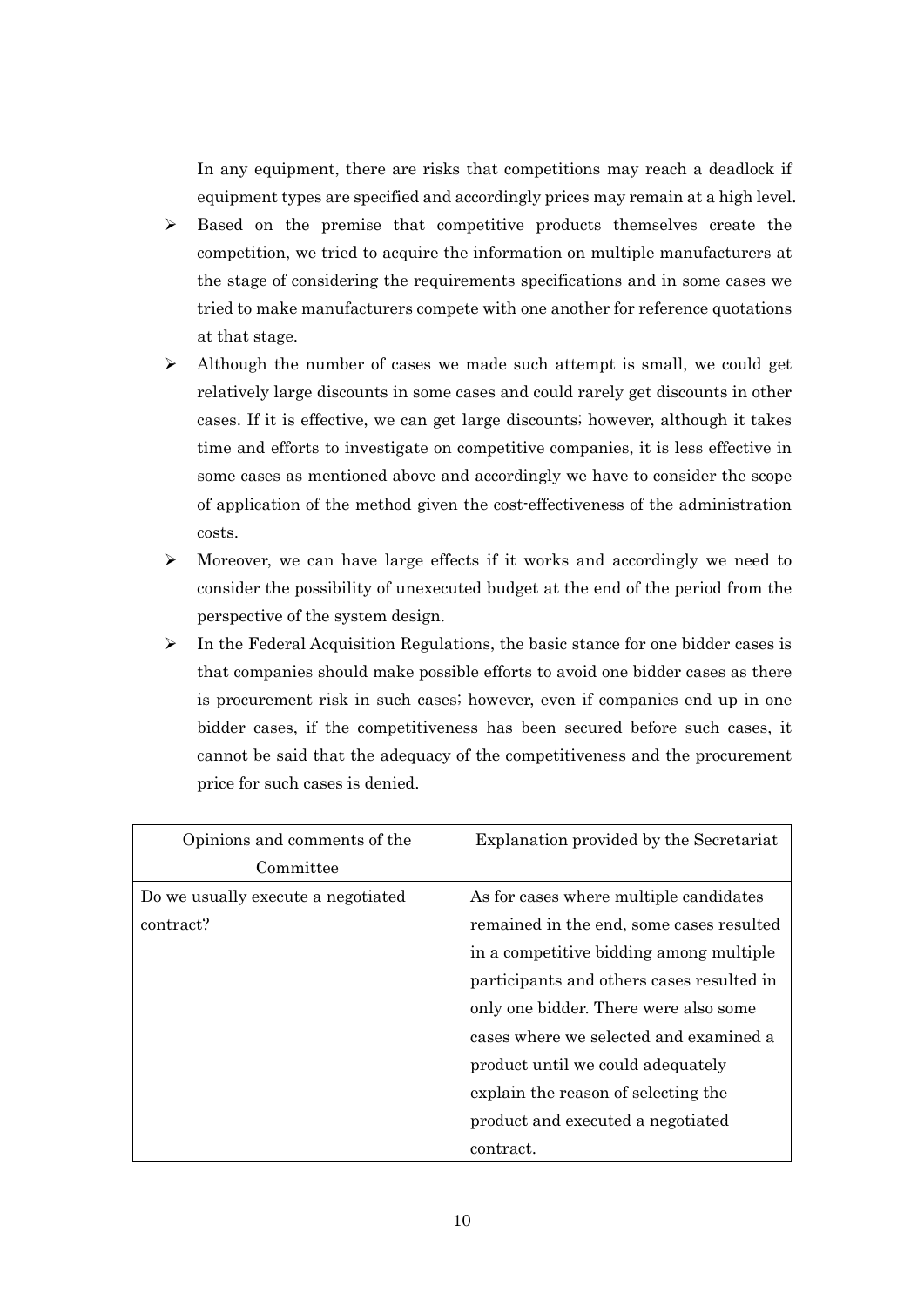| As for cases we tried, where did you get    | As for the information on competitors, we |
|---------------------------------------------|-------------------------------------------|
|                                             |                                           |
| the information on competitors? The         | conduct hearings with researchers and     |
| existence of realistic competitors can lead | technical experts in the research support |
| to the price competition as it gives a      | department. In addition, we collect       |
| cause for concern to parties we negotiate   | information through the use of the        |
| with. We should collect as much             | Internet.                                 |
| information as possible by sharing          |                                           |
| information on information sources with     |                                           |
| other universities.                         |                                           |

- Category 2: Outsourcing Outsourcing expenses:
	- $\triangleright$  The amount of the budget executed by the administrative department accounts for a larger percentage. It mainly consists of the facility management, the ERP system and other IT system.
	- $\geq$  Contracts for the management and the maintenance of buildings which are the basic infrastructure are required every year, and the reduction in expenses through the competition is not always possible. We need to consider as to how many companies in Okinawa Prefecture can handle such work and how we can secure the quality together.
	- $\triangleright$  The issues regarding contracts regularly executed every year are to optimize the size of the contract amount and to resolve the deadlock over contracts continued for a long time while maintaining the above-mentioned "quality."

Maintenance expenses:

- $\triangleright$  Each of the amounts of the budget executed by the administrative department and the research support department accounts for 50% (of the total maintenance expenses).
- $\triangleright$  The expenses spent by the administrative department consist of the facility management, the ERP system and IT system (in descending order), which is the same as the outsourcing expenses.
- $\triangleright$  A cost reduction has been a long-term issue regarding the maintenance of research equipment and we have tried various methods; however, we have not found any effective measures.
- $\triangleright$  As for the maintenance, it is currently under the situation where services are provided at manufacturers' asking prices (which are just like a monopoly market). The problem is how we will manage the required quality while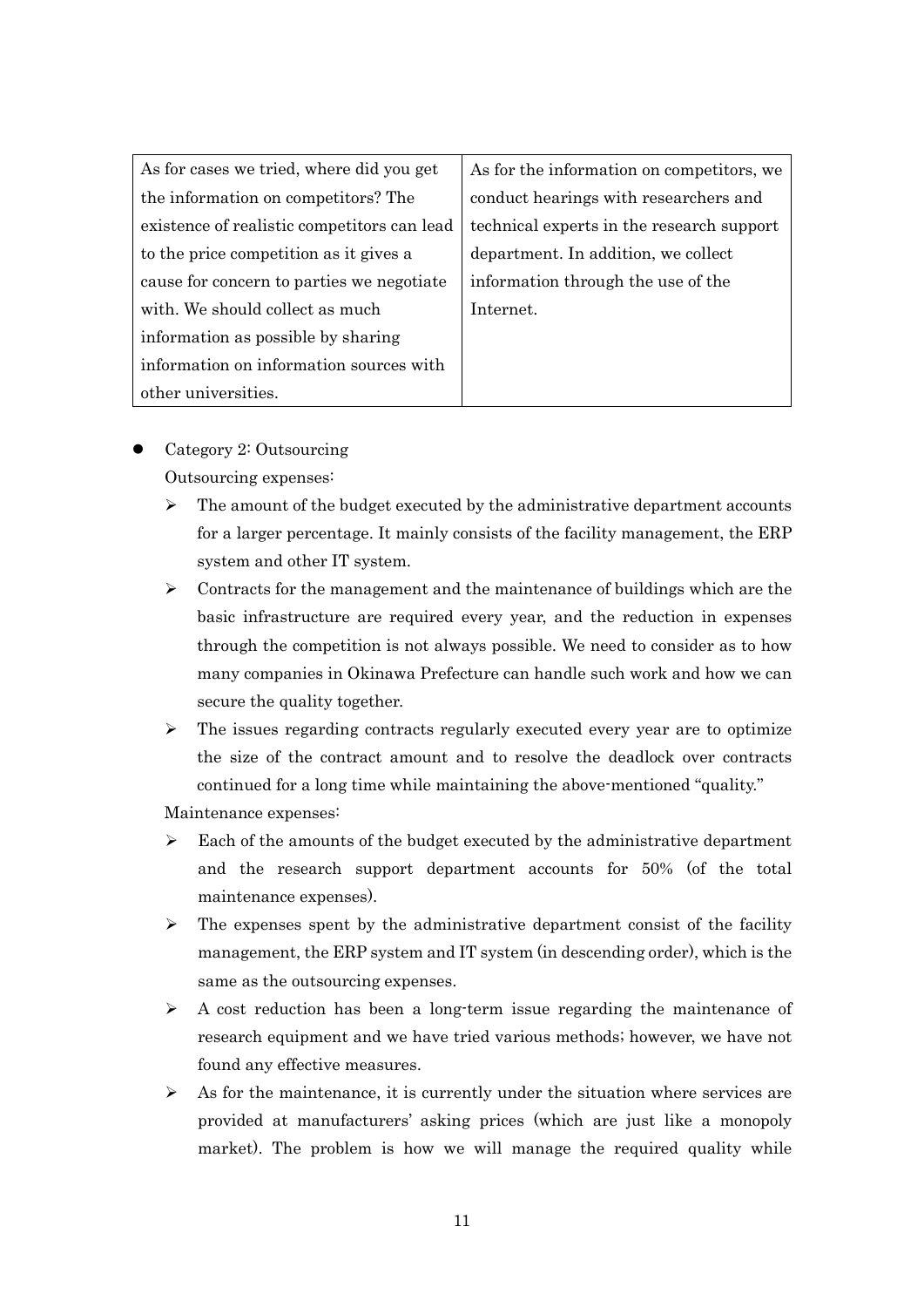## minimizing the price.

| Opinions and comments of the             | Explanation provided by the Secretariat   |
|------------------------------------------|-------------------------------------------|
| Committee                                |                                           |
| Is the facility maintenance contract a   | We have policies of adopting a single-    |
| single-year contract?                    | year contract and continuing the contract |
|                                          | with the same counterparty for a certain  |
|                                          | period. If we change the counterparty     |
|                                          | every year, the bidding price becomes     |
|                                          | higher due to the switching cost and      |
|                                          | other costs and accordingly we execute    |
|                                          | the contract on the premise of continuing |
|                                          | it for multiple years.                    |
|                                          | In the case of OIST, the improvement of   |
|                                          | facilities has been rapidly promoted and  |
|                                          | accordingly we adopt a single-year        |
|                                          | contract to enable the annual revision of |
|                                          | the contract.                             |
| The efforts regarding the cost reduction | In the case of research equipment, there  |
| at the stage of the development of       | were cases where we could purchase the    |
| specifications were mentioned; however,  | equipment with the contents exceeding     |
| how do we conduct the performance        | our purposes although the same amount     |
| monitoring?                              | of the budget was executed. We would      |
| We could possibly adopt a performance-   | like to consider the possibility of the   |
| based payment system although it may     | improvement from the perspective of       |
| be difficult under the current system.   | enhancing the quality without changing    |
|                                          | the direction. As for the evaluation of   |
|                                          | performance in terms of the current       |
|                                          | situation of the facility and equipment   |
|                                          | maintenance, we have adopted a            |
|                                          | mechanism where we conduct at the end     |
|                                          | of each year the evaluation of the        |
|                                          | achievement of objectives set at the      |
|                                          | beginning of each year and we renew the   |
|                                          | contract if the objectives are achieved.  |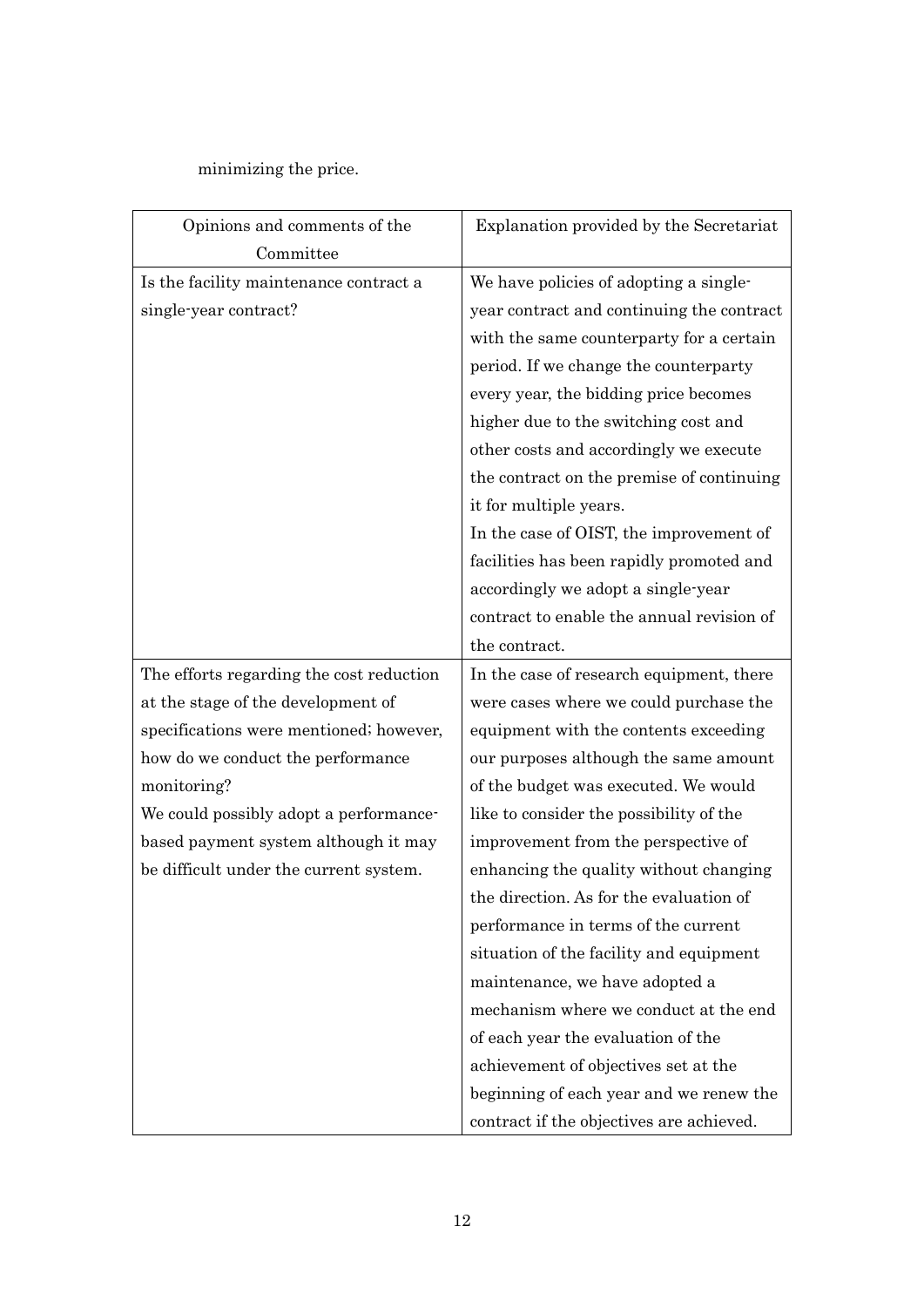- Category 3: Expendable supplies
	- $\triangleright$  It is a category that involves large expenses as a large number of orders is placed.
	- $\triangleright$  A simple comparison is difficult; however, according to the rough calculation, if the number of cases where the supply store located in the University is used is converted into the normal purchase procedures, a significant amount of document processing time is saved. Also, in the comparison regarding the number of times documents are processes, it can be said that the large percentage of the administration expenses can be saved.
	- $\triangleright$  The store system is effective also from the perspective of the timely supply and we would like to expand the use of the system in the future.
	- $\triangleright$  We plan to try getting competitive quotes through the use of functions of the newly introduced electric bidding system. In the conventional method in which we individually make inquires to each supplier to get quotes, we can only get quotes from up to approximately three suppliers; however, in this new method, we can send a request for quotation or the procurement information in one go to suppliers (approximately 60 suppliers) that have registered to the system.
	- $\triangleright$  Requests for quotation made online are basically a one-way communication (where the information is transmitted in a one-way) and we should make some efforts to promote the participation of suppliers.

| Opinions and comments of the             | Explanation provided by the Secretariat   |
|------------------------------------------|-------------------------------------------|
| Committee                                |                                           |
| What is the supply store system?         | It is a system created by customizing the |
|                                          | distributor's system to meet OIST's       |
|                                          | needs and enables transactions by         |
|                                          | connecting it with the OIST's accounting  |
|                                          | system.                                   |
| Does a distributor determine prices when | Prices are determined through the         |
| we purchase assets?                      | discussions with a distributor and we     |
|                                          | sometimes request distributors to         |
|                                          | maintain prices in the negotiation when   |
|                                          | manufacturers increase the prices. We do  |
|                                          | not restrict purchases from sales         |
|                                          | channels other than a supply store and    |
|                                          | accordingly there is a room for           |
|                                          | researchers to compare prices, which      |